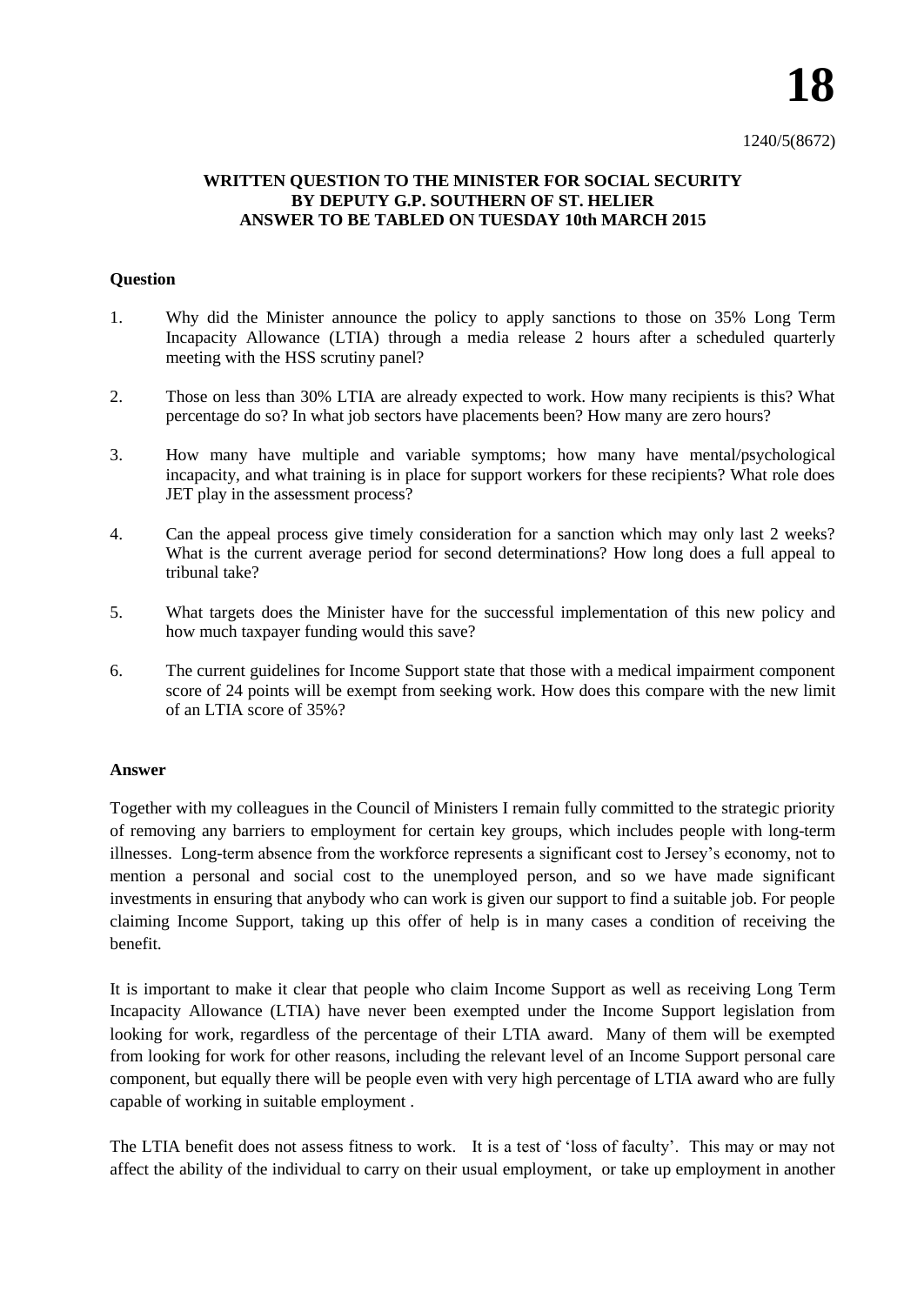area. Therefore, there are no provisions under Income Support legislation for a blanket exemption from jobseeking to be applied to all people receiving the LTIA benefit.

During the introduction of Income Support an operational decision was taken to concentrate our work support resources on those people with the lowest percentage awards of LTIA, and this led to people with an award at 35% or higher being informed that they were not yet expected to be actively seeking work. Nonetheless, it was always the intention that those with higher percentages of LTIA would receive appropriate assistance as soon as there were sufficient resources to help them. The heightened levels of unemployment caused by the economic downturn meant that our efforts have until now been concentrated on other groups of unemployed people, but continued progress in this area has meant that we now have the resources available to help people with LTIA awards of 35%.

People who are completely incapable of work due to illness or disability will be exempted from job seeking, whereas those who require special assistance as part of a longer journey towards paid employment will be offered appropriate training and guidance from our specialist Work Right team.

I will address the Deputy's specific points in order.

*1. Why did the Minister announce the policy to apply sanctions to those on 35% Long Term Incapacity Allowance (LTIA) through a media release 2 hours after a scheduled quarterly meeting with the HSS scrutiny panel?*

The change in our internal guidelines is not one that arbitrarily applies sanctions, but only serves to broaden jobseeking requirements to include people with an award of 35% LTIA. The same rules which have always been applied to people in receipt of LTIA at 30% or lower were simply extended to the group immediately above them. This was an operational decision extending the range of Back to Work support, and as such did not require a change to legislation or a Ministerial Decision, although I was of course aware and supportive of the principle. In order to properly manage their caseload operational staff had made the decision to write to this group of claimants and letters were sent on Wednesday 18<sup>th</sup> February, which happened to be the day before the Scrutiny hearing. On my return from the Scrutiny hearing I was asked to approve a press release; this was created because staff wanted to ensure that clear information was provided to the public that would contextualise the rise in the Actively Seeking Work figures that would result from this operational decision. There was at no point a plan to obscure these changes from the Scrutiny panel, although I do apologise to the Panel for any confusion that was created by the timing of this sequence of events.

*2. Those on less than 30% LTIA are already expected to work. How many recipients is this? What percentage do so? In what job sectors have placements been? How many are zero hours?*

There are 339 people included on an Income Support claim who receive LTIA awards from 5% to 30%, and who are expected to either be in full-time work or to be looking for work. This excludes people who are exempt from jobseeking for other reasons, such as being over the age of 65 or being responsible for the care of a young child. Of these 339 people, 39% are in some form of paid employment. In 2014, there were 91 new job starts for this group, distributed across the full range of sectors of Jersey's economy. The top 3 industries were construction, retail and hospitality, however it is not possible to provide precise numbers broken down by sector as some numbers are small enough that there is the risk of individuals being identified. Our data shows that 12 of these jobs commenced as zero hours contracts, which is by no means unusual for new job starts in any sector of the economy at present.

*3. How many have multiple and variable symptoms; how many have mental/psychological incapacity, and what training is in place for support workers for these recipients? What role does JET play in the assessment process?*

It is not possible to describe how many people exhibit multiple or variable symptoms without examining each individual claim. Many long-term illnesses will exhibit multiple or variable symptoms and the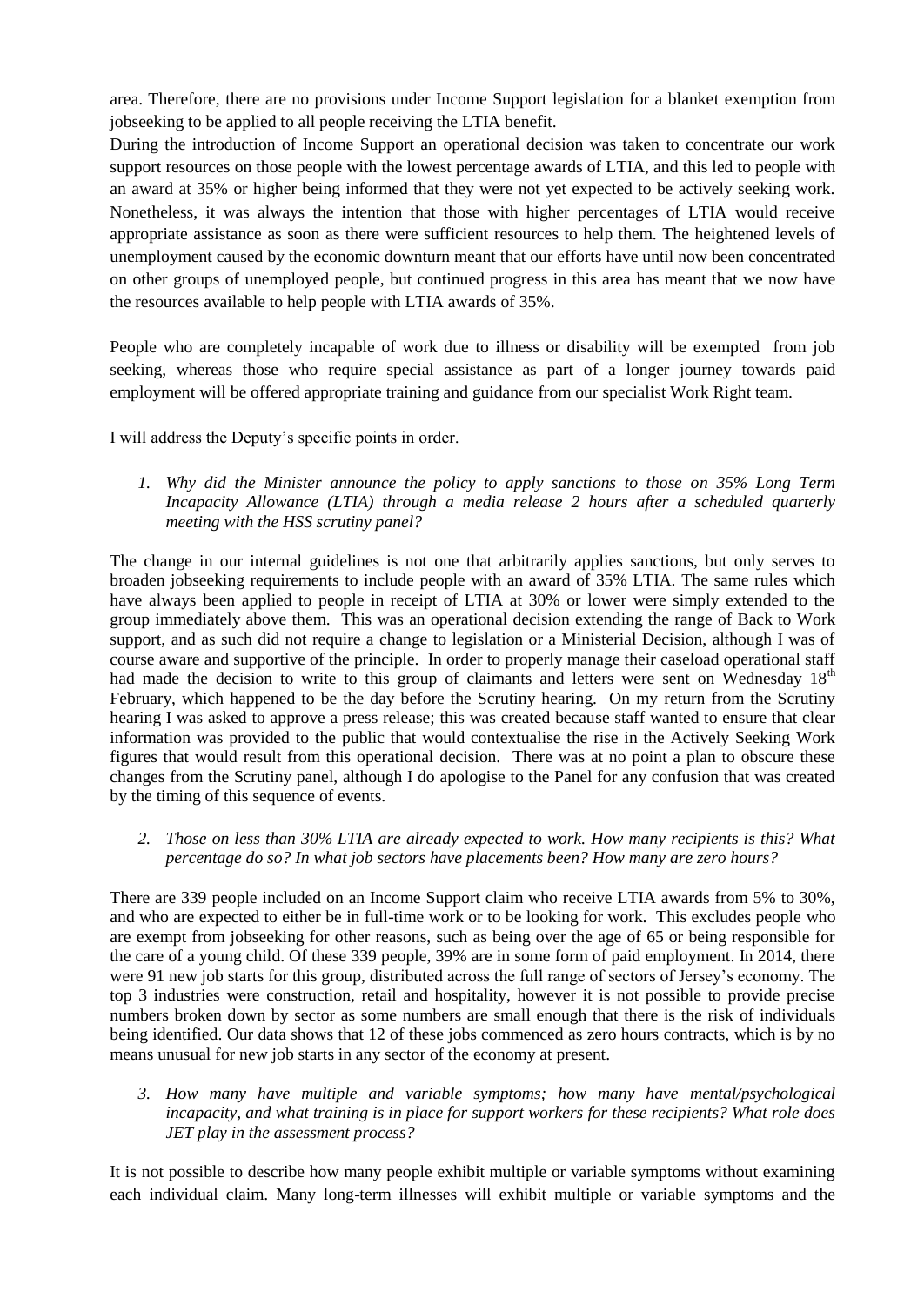assessment process will take this into account. Of the existing 339 people between 5% and 30%, 159 have a primary ailment that could be loosely categorised as mental and/or psychological. This is not an exact categorisation, as it is dependent on the initial recording of the primary ailment.

Employment Advisors undertake a comprehensive package of training during their induction, and continue to receive training as part of the ongoing development of their role. A substantial component of this involves work in understanding and responding to the individual client's barriers to employment, including long-term illness. One of the key strengths of the specialist service we provide is that staff work with clients on an individual basis, offering tailored support, motivation, understanding and where appropriate referral to a partner agency who might offer more intensive support. This can include Jersey Talking Therapies, Adult Mental Health, JET and other specialist agencies best positioned to help people with long-term mental and psychological illness.

No outside agency plays a role in the Department's assessment processes, but as part of the Income Support impairment assessment process many do take up the opportunity to submit evidence on a client's behalf. This evidence is always considered as part of the assessment of award.

*4. Can the appeal process give timely consideration for a sanction which may only last 2 weeks? What is the current average period for second determinations? How long does a full appeal to tribunal take?* 

The Department currently processes 61% of requests for reconsideration (second determination) of sanction decisions within 5 days or less. Best practice suggests that they should be processed within 14 days and 94% of requests are completed within this period. There will however always be cases where the process is delayed to give the client the opportunity to provide supporting evidence for their case, and it is likely that this accounts for the majority of cases that take longer than 5 days to process. The very small percentage of claims that proceed to the independent tribunal take longer to arrange, as the process is more involved and depends on the time taken to produce case papers, and for the Registrar to liaise with the appellant and the independent tribunal members to arrange a sitting.

From the point at which a decision is issued to the customer, and including the Departments' internal reconsideration process, it typically takes 8 to 10 weeks for the conclusion of an independent tribunal. As reported to the States in February in response to an oral question, recent statistics show that there have been 7 appeals to the tribunal in respect of sanctions and all of these appeals have been from only 2 people.

*5. What targets does the Minister have for the successful implementation of this new policy and how much taxpayer funding would this save?*

This change in our operating procedures was not designed to save money, although every individual who moves out of Income Support and into work represents a move towards personal financial independence and a saving to the taxpayer. I will consider this change successful if it helps people on LTIA into paid employment, but recognise that this is not going to be a process that happens overnight. The alternative is to do nothing, which has the guaranteed outcome of continued joblessness.

For example, at present roughly one in three people who are not on Income Support but who have an LTIA award at 35% are in paid employment. For people on Income Support with the same level of award, this proportion drops to around one in ten people. Taking this into account, our goal is to provide support to all those who have the capability to work; therefore the ultimate success for this programme would be to help IS claimants into suitable, sustainable work at a comparable level to non-IS claimants.